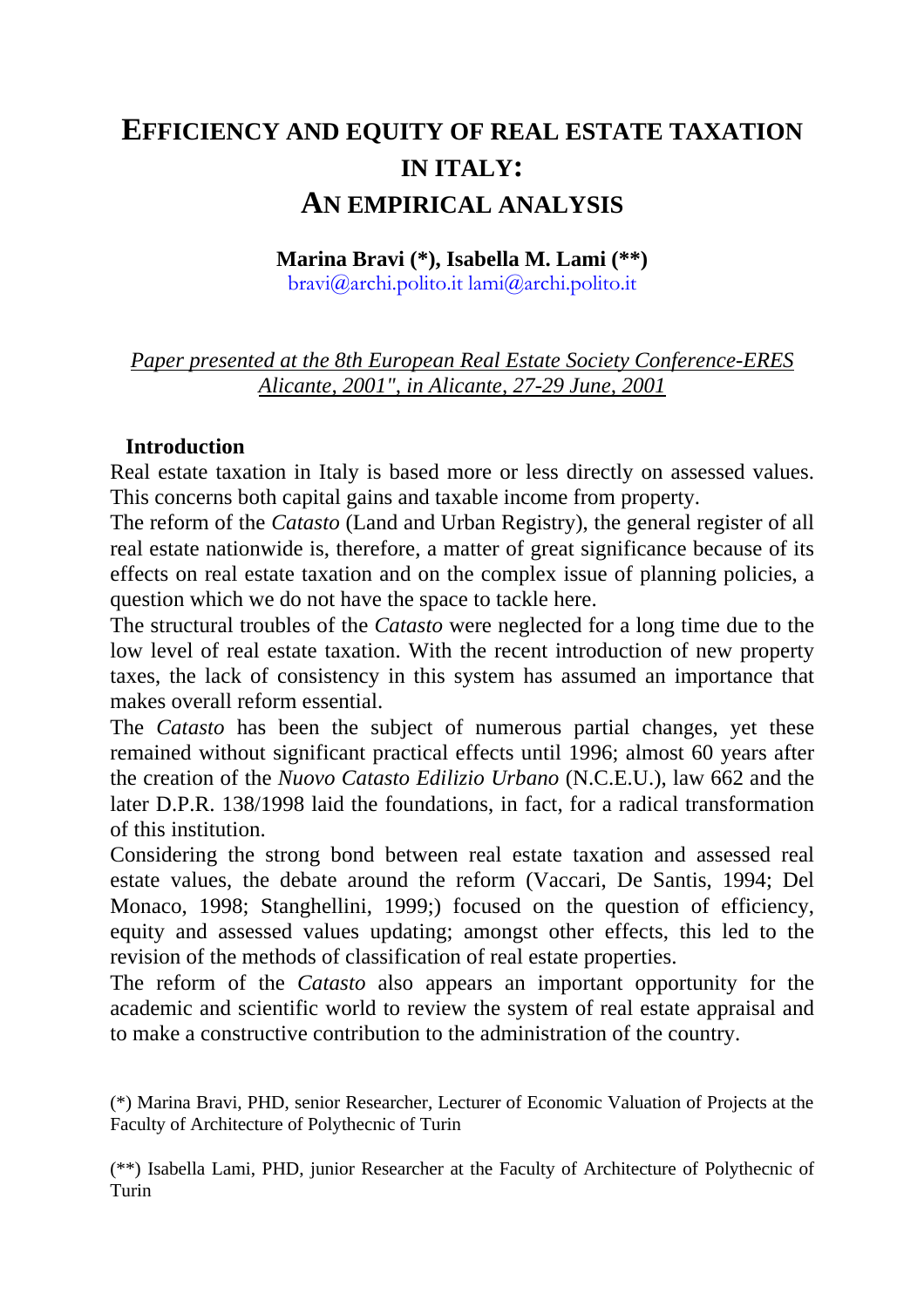This paper refers in part to work in progress that our Department is conducting together with other local academic bodies<sup>1</sup> and is broken down into  $\overline{4}$ fundamental sections. The first gives a summary illustration of the structure of the *Catasto* and the main goals of the reform; the second section compares the two main assessment approaches, the capitalisation procedure, as the principal method used in the calculating assessed values and the comparison approach of the market value. The third section examines, for descriptive and analytical purposes, a sample of approximately 900 urban residential properties located in Turin and belonging to the categories most common in the local market; these were subjected to a series of tests among those most widespread in the literature of the sector (Kochin, Parks; 1982; 1984; Kennedy, 1984) in order to measure the level of assessment efficiency and, to this end, to verify the equity of taxation levels. The fourth section discusses possible prospects, clarifying, at least from the theoretical standpoint, how taxation should be used.

### **1. The Italian** *Catasto* **and the reform goals**

 $\overline{a}$ 

Following the formation of the Italian state, the need arose in the second half of the 19<sup>th</sup> century to create an inventory of real estate that was uniform and covered the whole country; various land registers existed, but they had different characteristics. There were two principal objectives: 1) to construct accurate maps that showed the configuration, location, ownership and use of each property; this would make it possible, first of all, to obtain a view of the structure of real estate and, as work progressed, related changes; 2) to satisfy taxation needs.

The Italian *Catasto* was divided into two complementary sections: the *Catasto dei Terreni* (Land Registry) and the *Catasto dei Fabbricati* (Urban Registry).

The *Catasto dei Fabbricati*, begun in 1939 as the *Nuovo Catasto Edilizio Urbano* (N.C.E.U.) with the initial purpose of surveying only non-rural buildings, today covers all constructions, both rural and urban, in order to determine ownership, the taxable income and to highlight variations.

The formation of the *Catasto dei Fabbricati* implied measurement and assessment operations of the entire country real estate. A division of the nation into zones that showed a certain homogeneity preceded assessment operations; in general, these coincided with municipal boundaries.

Once the land register maps had been produced, dividing the territory into census zones – *zone censuarie* –, the various real estate groups and categories were then identified, firstly according to their use (residential, commercial, industrial, etc.). Once all possible cases had been identified, each category was

<sup>&</sup>lt;sup>1</sup> This work is part of the two-year project of Research of National Interest "Real estate market, innovation and Land and Urban Registry management" concluded in December 2000.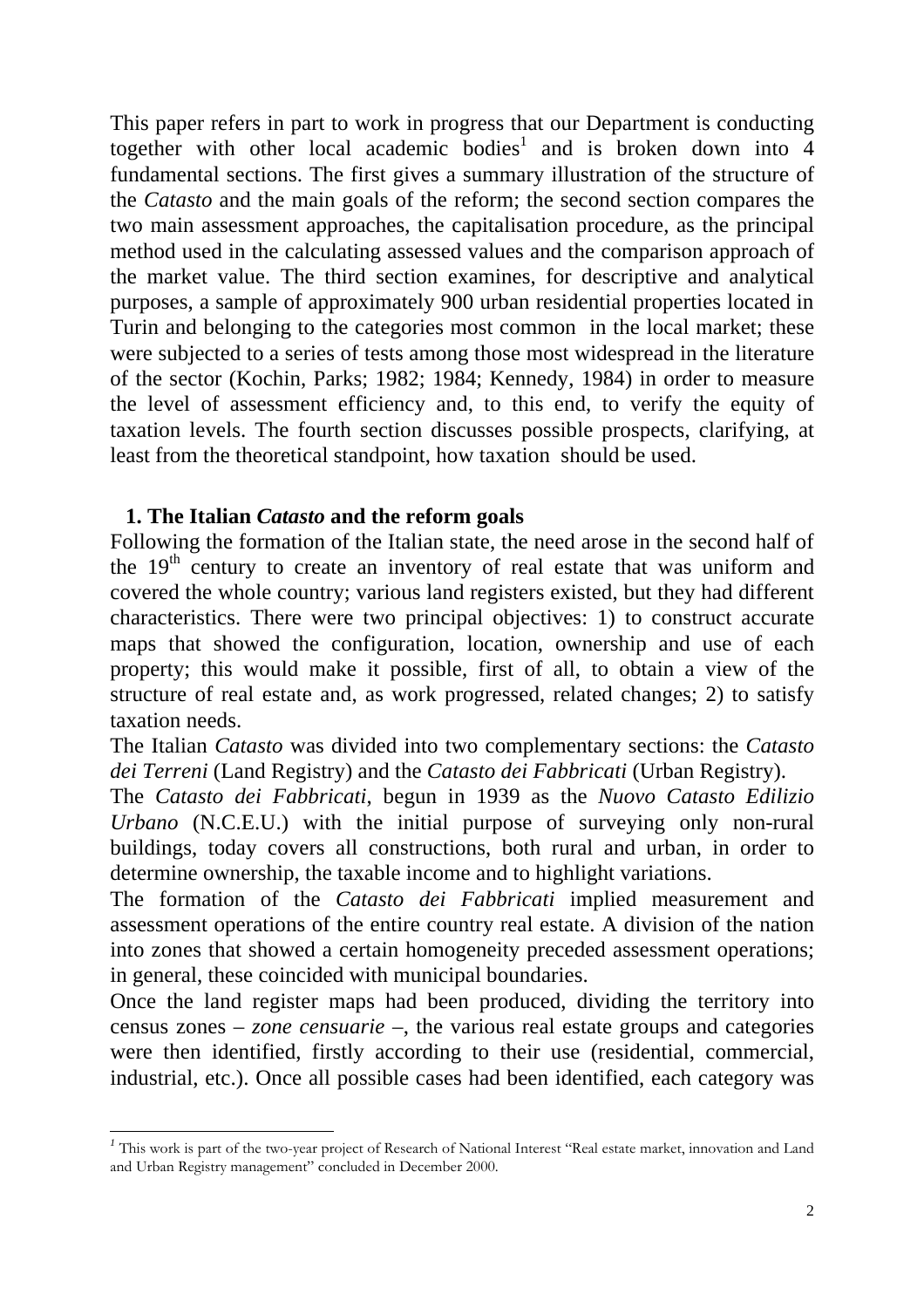subdivided into as many classes as there were income levels of the properties in that category.

At this point, for each category and class of property a conventional property types defined in low – *unità tipo* – were identified as elements of study to determine the assessed values and as a term of comparison for later classification. These were intended to represent the average quality real estate for each category and class.

For each class, the assessed value expressed in monetary terms the ordinary assessed income with reference to the unit of measurement (*vano catastale* – a conventional room types defined in low – cubic metre, square metre) with which urban real estate was surveyed.

Once all the operations above were completed, it was possible, through comparison with *unità tipo*, to attribute the appropriate category and class for each property, on the basis of its characteristics.

Until 1991, the taxable income was determined by making reference to market incomes current in the three-year period  $1937/39^2$ . Until then, the Italian *Catasto* appeared essentially as a mechanism based on income and not on market values. The shift from income to the capital value of the property was guaranteed solely by conventional real estate appraisal methods even if based on the direct capitalization approach. Taxable income was re-assessed automatically – usually every two years – through coefficients specific to each category, but uniform nationwide. This procedure did not make it possible either to grasp the specific features of the local property markets, nor the real transformations of the value systems by taxing the effective capital gain. In addition, the lack of periodic adjustment produced, in time, the definitive estrangement from the reality of the property market with grave consequences for taxation and its fair distribution.

This is why the revision of the estimated values (D.M. 20/1/90) was put forward, referring to the two-year period 1988/89. It is important to emphasise that updating the assessed values has introduced a new method of calculating sources of further distortions.

For the assessed values referring to the census period '37/'39, the calculation of assessed incomes of *unità tipo* is based, as has already been specified, on income. Taxable income therefore represents the ordinary average income taken from a property, net of possible operating expenses and gross of taxes and not the net operating income.

The new values are instead calculated based on the *unità tipo* market values shown in the two-year period '88/'89 multiplied by pre-set capitalization rates<sup>3</sup>.

 $\overline{a}$ 

<sup>2</sup> The units of measurement still in force today are a "legacy" of 1939: they express, in fact, the parameter with which the income values and market values of property were determined at the time.

<sup>&</sup>lt;sup>3</sup> The rate of return, uniform nationwide, were 1% of dwellings, 2% of offices and 3% of retail stores.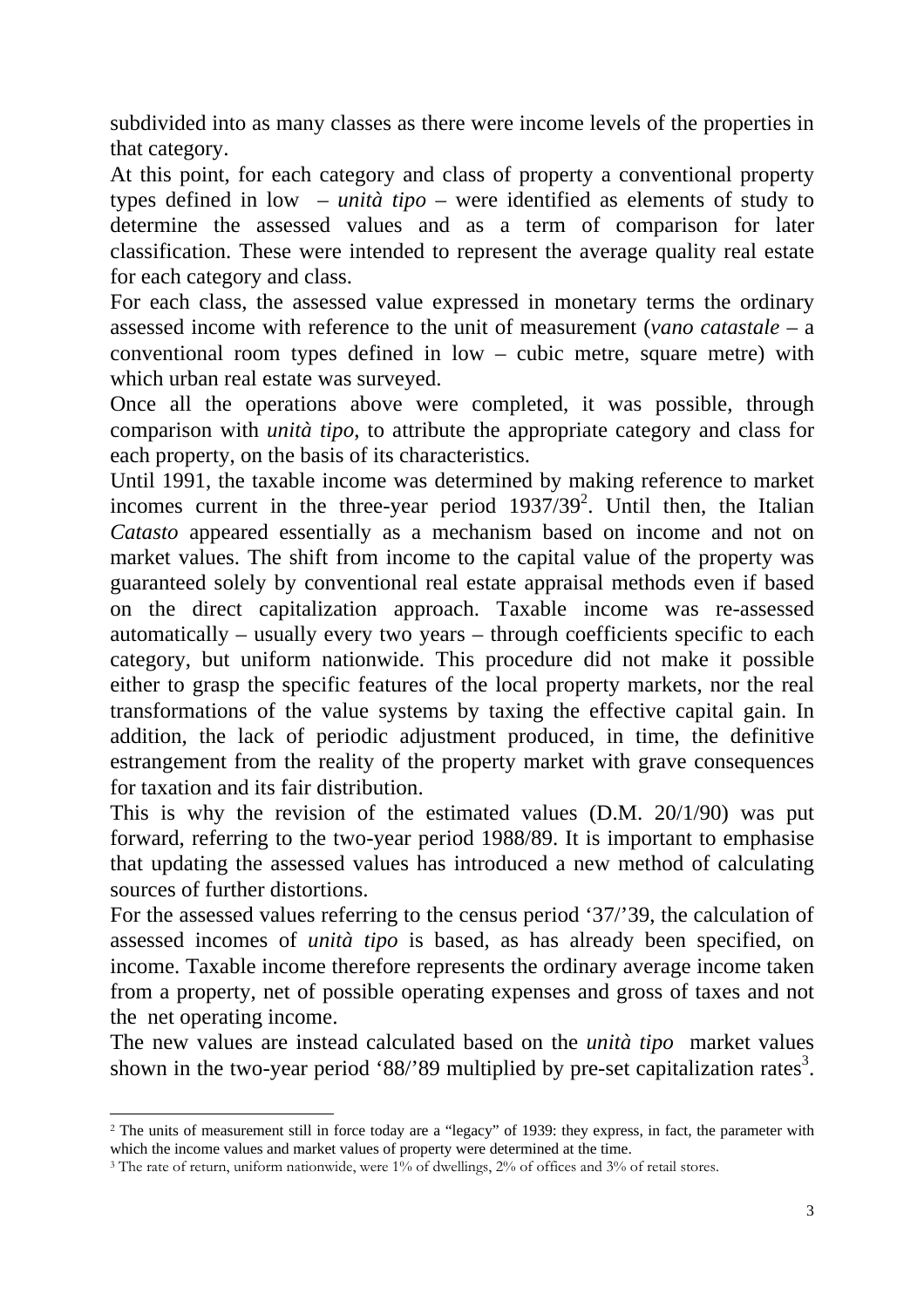This prefigured an assessment based, although indirectly, on values and no longer only on incomes as was previously the case. It has not however resolved the problem of lack of uniformity in estimates.

It is worth remembering – and we shall better specify it below – that taxable income, calculated by multiplying the assessed value by the unit of measure<sup>4</sup>, constitutes the basis of numerous taxes.

To sum up, this structure has given way, in the course of time, to a series of contradictions, aggravated by the following introduction of new taxes. These can be thus summarised:

- 1. estrangement of assessed values from the actual real estate market values;
- 2. persistence of updating procedures which are not consistent with each other;
- 3. lack of reliability of land register documents;

 $\overline{a}$ 

4. failure to record a substantial share of the national real estate<sup>5</sup>.

These are just some of the reasons why D.P.R. 23/3/1998 no.138 intended to completely review the Italian real estate classification and appraisal criteria and also because, since 1992, a new tax has been in place on a municipal level, known as the I.C.I. (*Imposta Comunale sugli Immobili*), in line with the new principles of the financial and taxation independence of local authorities, which continues to use taxable income as the basis of calculation. The aims of this rule are to update now obsolete assessment categories, and to recognise the surface square metre as the only unit of measurement of urban properties.

Municipalities are entrusted with the task of dividing their territories into *micro-zone omogenee –* omogeneous micro-zones *–*, so as to identify the different market segments, inside of which the identification of income classes attributable to properties will no longer be conducted through comparison with a *unità tipo* , but by direct comparison with property actually rented or sold on the market.

The recent legislative decrees to assign the tasks and functions of the state to the regions and local authorities outline a new operational horizon for the municipalities in relation to the *Catasto* and fiscal policy. In brief, functions relating to the definition of methods concerning land and urban property classification, the real estate registry, map making, information and monitoring of updating processes quality control, and the unitary management of information updating are all maintained by central government.

The management of the *Catasto* register, including the operations of assessed values and classification revision, entrusted to a special technical department.

<sup>4</sup> Rendita catastale = Tariffa \* consistenza (*taxable income = assessed value \* measurement unit*). The latter is made up of the *vano catastale* , square metre or cubic metre according to the category.

<sup>5</sup> Currently, the *Catasto dei Fabbricati* had 42 million property units registered. Recent research, based on comparison of data from the last *Istat* census and the corresponding land registry information, highlights a shocking difference between reality and the registry data. Over 1,700,000 dwellings seem to be missing from the *Catasto* register.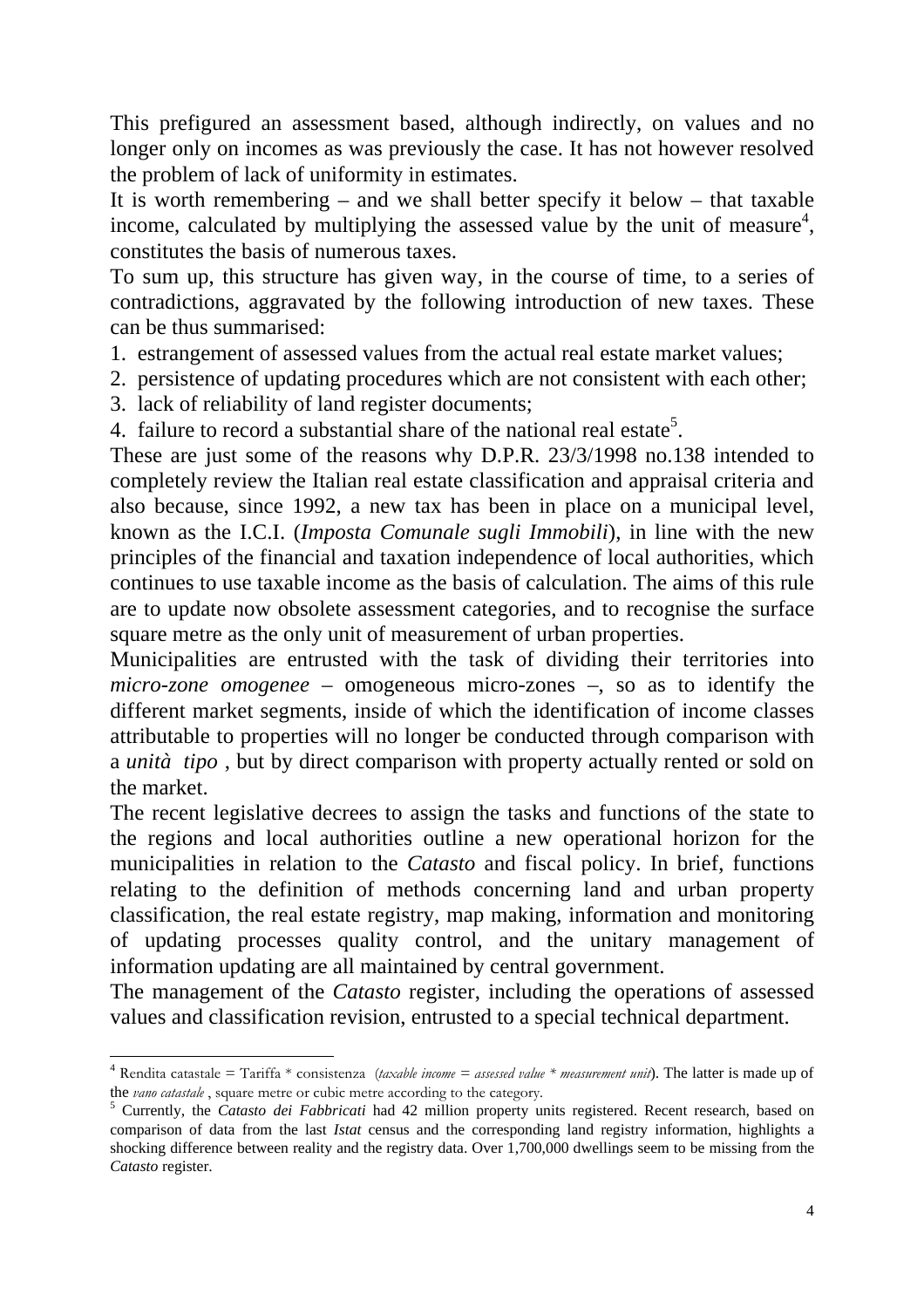According to the new regulations, the assessed values of urban properties will be determined on the basis of a procedure founded on market information, after the delimitation of the urban territory in homogenous microzones. This makes it necessary to have real estate values available for the delimitation of urban property market segments.

The underlying principle of this reform is that the assessed microzones will be able to form an instrument of the new procedure of estimation of the *Catasto dei Fabbricati*. These should simplify the analysis of the system of market prices and the technical and economic aspects that characterise urban property; furthermore, they should facilitate the updating of the taxable income in line with the modifications of the territory.

However, as it seems to many, the D.P.R. 138 has not grasped the opportunity to create a *Catasto* completely based on market values, something held to be indispensable because it is coherent with the asset taxes. This indeed specifies that the determination of the assessed taxation will have to be effected on the basis: "of the ordinary incomes, with reference to data from the property market; […] of the property market values, determining their profitability through the application of capitalization rates found in the local real estate market using units of comparison". It has not however clarified the contribution of income and capital gain in the estimation of a property value.

## **2 Direct income capitalisation approach in assessed values**

We have seen how the basis of property taxes is made up of taxable income, defined by the 1939 law as "ordinary average income from *unità tipo* net of operating expenses and gross only of property tax, related additional taxes and contributions of all kinds".

This statement shows how, during the formation of the *Catasto*, the establishment of a property value from its ability to produce a periodical income was considered useful. As real estate with a recurring income, it was possible to determine a value that tended to coincide with the market value through income capitalization.

There could be two reasons behind such a choice: 1) trust in the tradition of the income capitalisation method (often called rational method in Italian literature on the topic last century), in contrast to the direct comparison procedure (also known as the synthetic or empirical method), as if to highlight the greater scientific nature of the first over second; 2) it is possible that, at the time, rent income reflected property values better.

To make the assessment for income capitalisation it is necessary to determine both capitalizable income, which is what the owner could normally get from the property if it were rented in normal conditions, and the capitalization rate.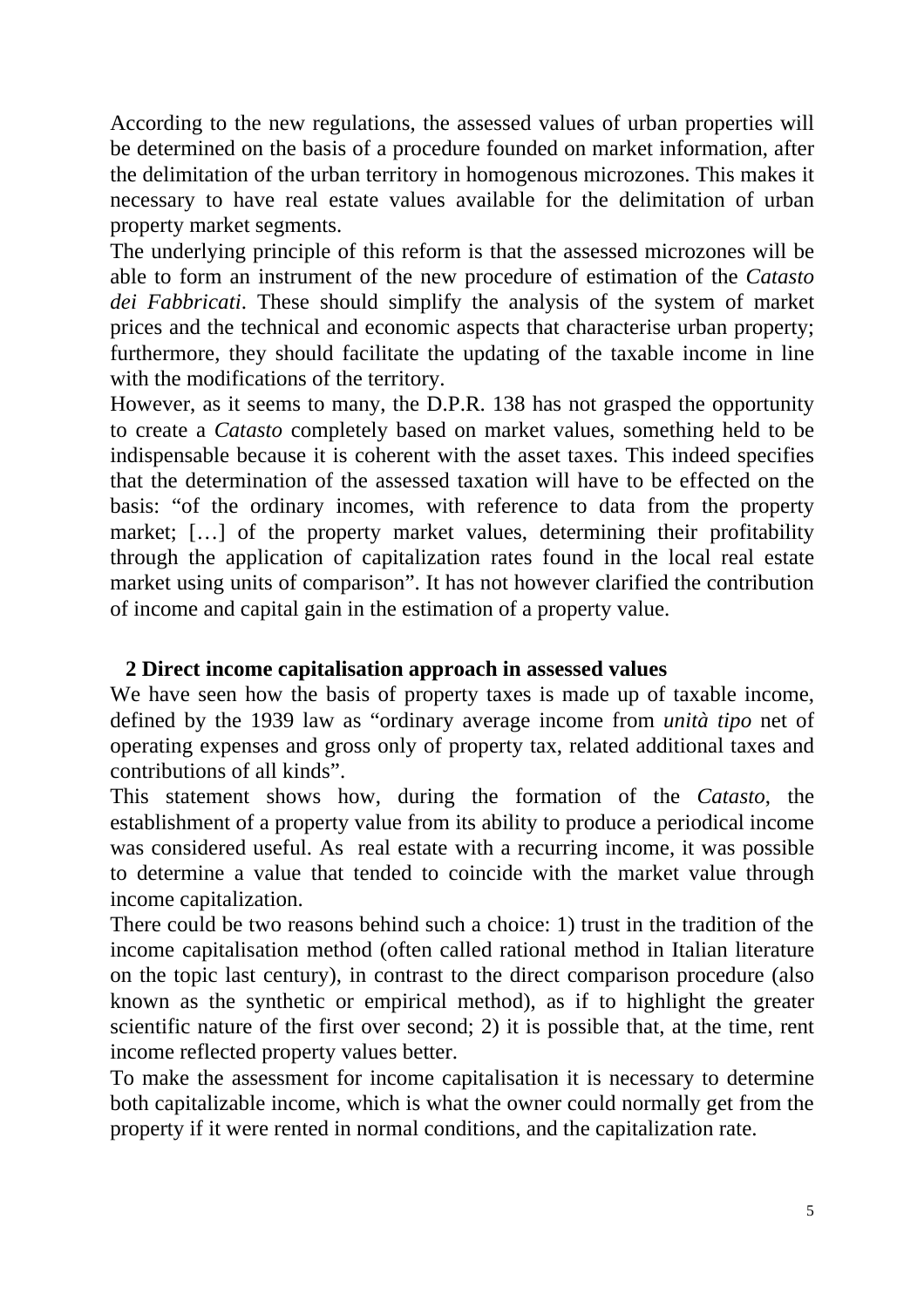For the assessment of the most probable selling price, the real estate income to be considered is the ordinary one, i.e. that can be found in the market; all property expenses before tax cash flow are to be subtracted from this.

The definition of the rate of return is the most delicate operation of the whole procedure: "the capitalisation rate is not a natural measure, in the sense that it is not a price provided by the property market, but is rather the relationship between a property income and price: both the income and the price are made in different markets, the former in the rent market, the latter in the buying and selling market. The cap rate is the internal rate of return and an investment that provides for property acquisition and the successive enjoyment of a constant and unlimited income cash flow" (Simonotti, 1997).

To express the current value of a property with constant deferred and unlimited annual income, the formula:  $V = R/s$  is used.

However the correspondence between value and income becomes problematic because, for property that does not conform to the ordinary conditions, it is difficult to maintain the hypothesis that the market value is equal to the flow of future incomes, constant and continuous. And, as we have suggested, the question of capital gains remains unsolved.

In effect, the only approach to the assessment of a property's most likely market value is direct comparison using the Sales Comparison Approach or other similar methods (Simonotti, 1985; Roscelli, Bellomo, 1997; Bravi, Rondoni, 1999). The discussion can at the most regard the usefulness, for mass appraisal, of using statistical models (Mark, Goldberg; 1988), based on probability, able to provide a good value indication above all for property in ordinary or average conditions.

### **3 Empirical analysis**

In Italy documents relating to real estate deeds present values which do not reflect the prices agreed between the parties; one can in fact use law 154/1989, according to which a price declaration above or equal to taxable income multiplied the income multiplier can mean avoiding checks by the tax authorities. This conventional value, for which it is common to find a great difference from market prices, is declared in private deeds.

Regarding the differences between prices, *valori dichiarati –* conventional values *–* and assessed incomes, it is necessary to specify that the market price is the sum of money stipulated and effectively paid by the buyer to the seller. This amount does not often correspond to the value indicated in the sales deeds, because the taxes are calculated on the basis of conventional value*:* this is why a lower price often tends to be put in rather than the real one. This false declaration is paradoxically facilitated by the state as the income multiplier is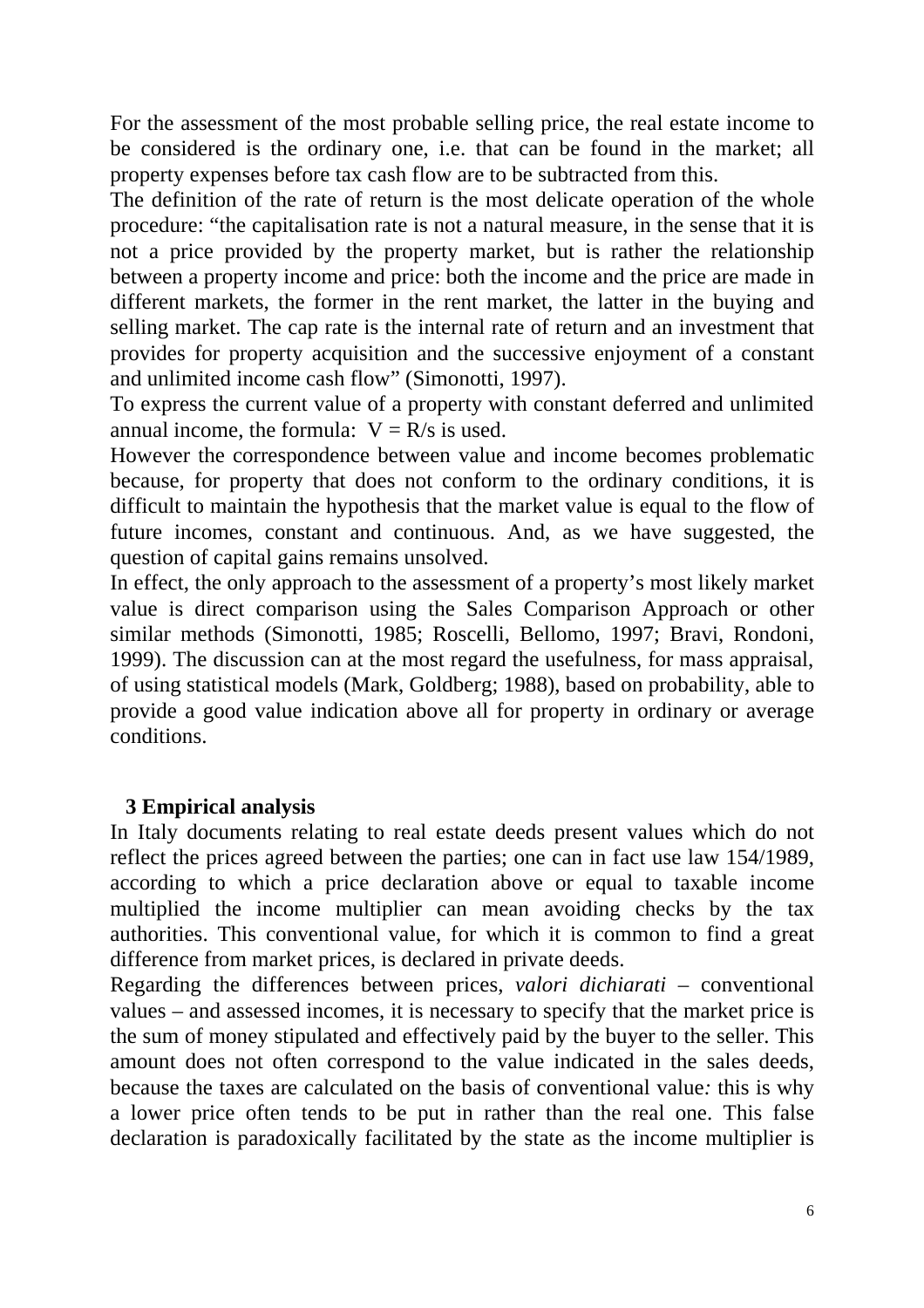conventionally stabilised at a fixed amount; it is, for example, equal to 100 for residential properties. The importance of the taxable income assessment is therefore also evident at the moment of sale.

So as to develop some reflections and interpretations on the deviation between real market values or their estimates, conventional values and assessed incomes, we have made a series of analyses from a sample of around 1,000-900 urban residential properties sold in Turin during 1998.

First of all, we examined the information in the deeds at the *Conservatoria dei Registri Immobiliari di Torino* and, subsequently, added the missing data from the *Catasto*.

As assessments of market values for transactions reported in the deeds were not available, it was necessary, to resolve the problem of the correspondence between *vani catastali* and square metres. It is worth remembering that the surface is not mentioned in deeds but just the number of *vani catastali*, while sales in the property market occur on the basis of square metres.

We then took two control samples, independent from the first, one relating to apartment sales, the other relating to rents, by means of a market analysis; we thus obtained circa 1,300 sales and circa 800 annual incomes, subdivided by homogeneous zones where price – or income – and total surface area were known. Both the sales price and gross annual income were known for a small sub-sample of around 50 apartments.

### **3.1 Income and market price assessment**

l

The above considerations are easily shown by the data we possess. It is easy to estimate the new assessed value *–* obtained, this time, by market information *–* by the comparison approach, by thinking of the attribution of a value interpreted as the most probable selling price or as the most probable income, to the homogeneous urban microzone for the apartments market.

Table 1 shows some initial indications on the gaps existing between assessed values and most probable market values. The CP and CPSM have results lower than the MPSP and MPSPSM by around 20% on average; however TI has results lower than MPI by a good 464% and even 536% in comparison of TSIM and MPISM. As we have indicated, the problem of the lack of adjustment of assessed values in market trends and real inflationary trends created a divergence between effective incomes and assessed incomes. This is particularly evident in comparison between the CR and CCR and the IM and CIM. The rate of capitalization – and of return – of residential real estate investments in 1998 was around 4.75%, while the conventional capitalization rate is 1%; the net income multiplier<sup>6</sup> detectable in the market for the same type

<sup>6</sup> *One of the most widely used payback methods for estimating both market and investment value is the Gross Income Multiplier (GIM) or, as an alternative, the Net Income Multiplier (NIM): GIM=Price/Effective Gross*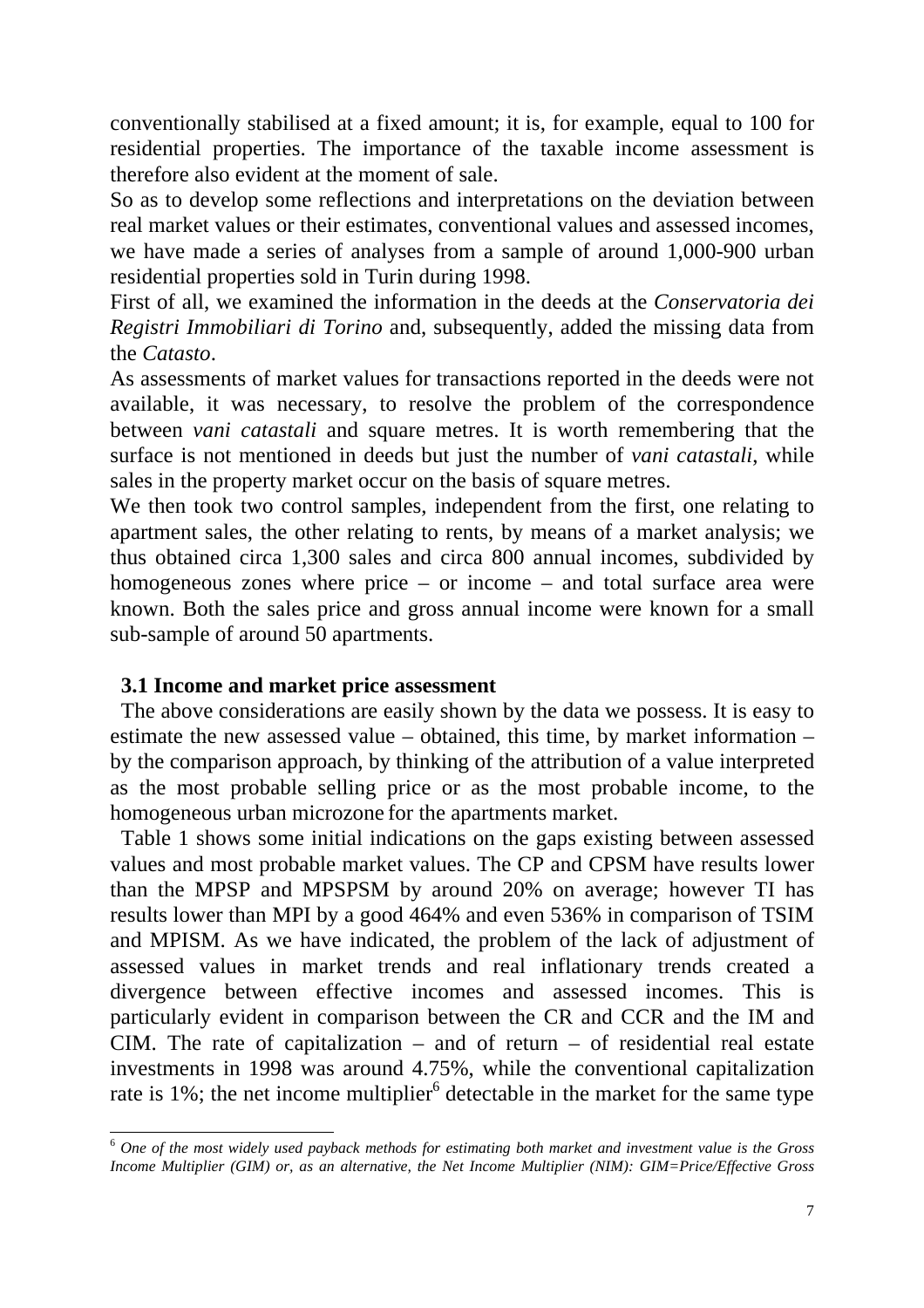of investment is around 22 years while, as we have indicated, it has been fixed by law in a conventional measure equal to 100 and, in our sample, equal to 102 years.

| <b>Table 1 Descriptives</b>          |        |        |          |       |        |  |
|--------------------------------------|--------|--------|----------|-------|--------|--|
|                                      | number | mean   | st. dev. | min   | max    |  |
| Conventional Price (CP)              | 901    | 141.37 | 92.9722  | 8.01  | 700.00 |  |
| Most Probable Selling Price (MPSP)   | 908    | 169.69 | 85.77009 | 23.79 | 595.31 |  |
| Taxable Income (TI)                  | 917    | 1.39   | 0.853149 | 0.09  | 8.71   |  |
| Most Probable Income (MPI)           | 920    | 7.86   | 3.69593  | 1.26  | 26.18  |  |
| <b>TI/Square Metres (TISM)</b>       | 917    | 0.02   | 0.008616 | 0.00  | 0.15   |  |
| MPI/Square Metres (MPISM)            | 920    | 0.12   | 0.014161 | 0.08  | 0.19   |  |
| CP/Square Metres (CPSM)              | 901    | 1.90   | 0.77645  | 0.17  | 5.96   |  |
| <b>MPSP/Square Metres (MPSPSM)</b>   | 908    | 2.27   | 0.363441 | 1.26  | 3.80   |  |
| Capitalization Rate (CR)             | 900    | 0.05   | 0.006861 | 0.00  | 0.09   |  |
| Income Multiplier (IM)               | 900    | 21.75  | 7.908584 | 11.76 | 234.69 |  |
| Conventional Cap Rate (CCR)          | 885    | 0.01   | 0.006648 | 0.00  | 0.10   |  |
| Conventional Income Multiplier (CIM) | 885    | 102.27 | 29.45547 | 10.50 | 358.97 |  |
| Square Metres (SM)                   | 933    | 73.36  | 30.1778  | 11.00 | 204.00 |  |
| Conventional Number of Rooms (CNR)   | 918    | 4.20   | 1.371345 | 1.00  | 13.00  |  |
| <b>SM/CNR</b>                        | 918    | 17.32  | 4.714595 | 7.15  | 86.67  |  |

**Table 1 Descriptives**

The strong divergence in value is accentuated by the problem of the conventional number of rooms (CNR) – *vani catastali* – which does not respond to consumer behaviour and appreciation in the market.

### **3.2 Vertical equity test**

l

The relationship between assessed value and real market values is a constant theme in american literature. Our tests, at least in part, also draw on this.

It is worthwhile remembering that property taxation in the United States is an extremely important source of public revenue: around 4%. Notwithstanding large differences in federal laws, the percentage of taxation is fixed at the value interpreted as the most probable selling price. This has always led to a situation where the assessors' estimates set their priority as efficiency with regard to the market value system. The imperfection of the assessment notwithstanding the free access to market information is however recognised, both in the academic world and by administration bodies (National Association of Assessing Officers).

Real estate appraisal methods appear to condition values, indicating the presence of both under – and over-valuation of market prices (Kochin, Parks, 1982; Sunderman *et al*., 1990). There have been scientific proposals to correct

*Income (EGI). The GIM simply tells how many years it would take to recover the total investment cost (price) if all the gross income were allocated to recovery (Jaffe, Sirmans, 1995, p. 298). Of course: GIM \* EGI=Price*.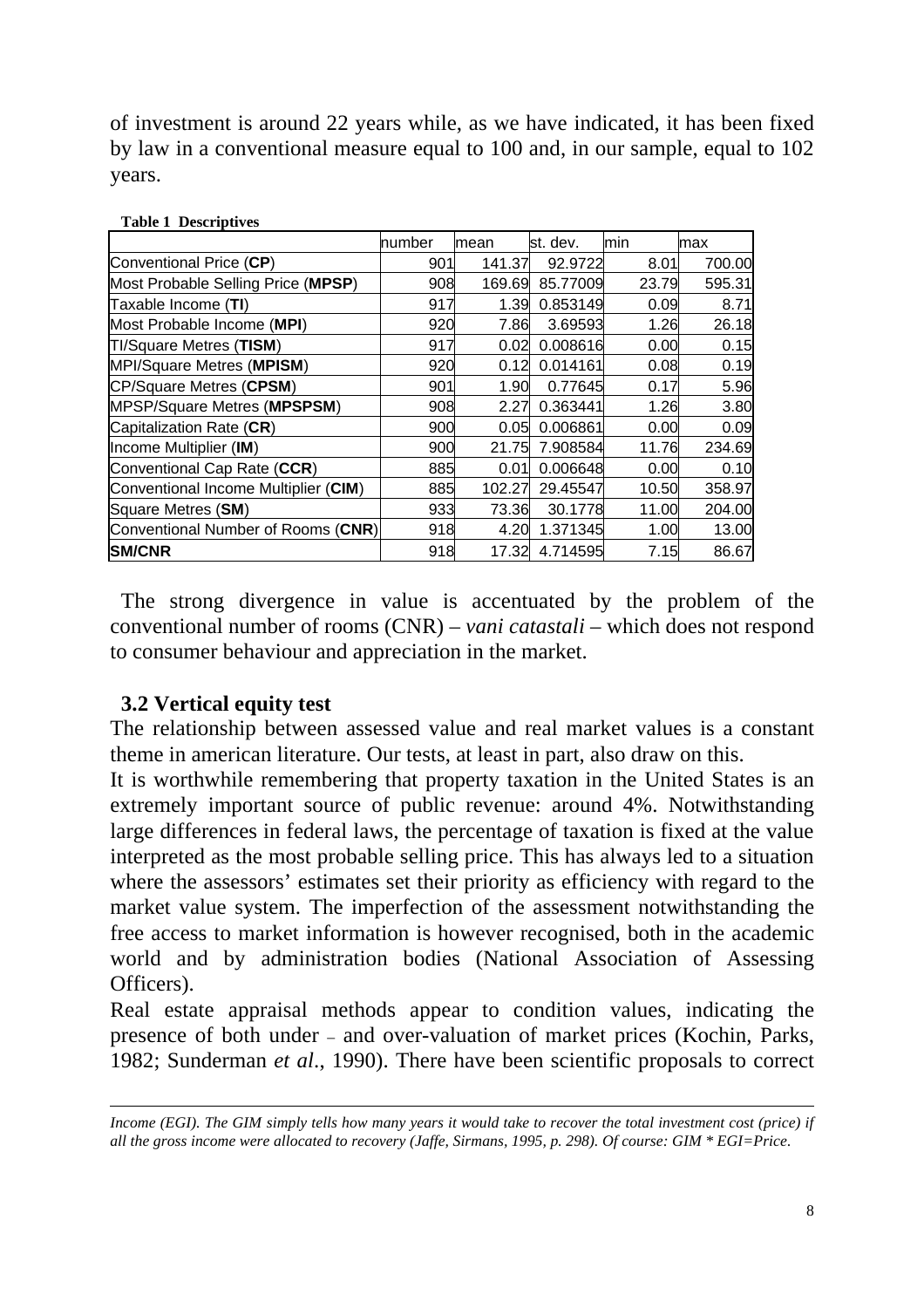this bias which have given interesting results that have also been partly applied in Europe (Janssen, Soderberg; 1999).

Italy's case is clearly notably different from America's and those of other EU member states. The reason why has already been partly shown.

Academic interest in this issue owes to the analogy between the evaluation process of the assessors and any other instrument of market value assessment. The interesting aspect concerns the relationship between an efficient estimate and the problem of the assessment vertical inequity: the over – or under – valuation mentioned above that, in the Italian case, is further complicated by the specificities of the above case.

An estimate is said *ipso facto* to be efficient in terms of a given data set if it is not possible to improve the estimate using information from the given data set. From a statistical point of view it means, in other words, the study of a class of models where the margin of error of a conditional estimate is zero – or tends towards zero. For example, an estimate based on linear regression models will be tested within the given class of models using a certain set of variables. In particular, if  $AS_t$  is the estimate and  $P_t$  is the market value at time t, then we have the following equation:

> $P_t = AS_t + ?_t$ with  $_t = 1, \ldots, T$

where the random error must not be correlated to the estimate  $S_t$  and the variance of  $P_t$  is equal to the sum of the variance of  $S_t$  and  $?_t$ ; from which we can see that the variance between an efficient estimate is always lower or equal to the predictor-variable. In the Italian example, the first assumption could be distorted due to the very fact that the difference between assessed values and real market values at the time of t depends on t; in other words it increases or diminishes in relation to the growth of this difference. It is like saying that  $?$ does not have a perfectly random distribution.

The same approach can be applied to incomes as well as prices, putting effective property income in relation to time t and taxable income.

A class of regression models can be prepared, the simplest of which propose, as mentioned, the relation between market values and assessed values, differing only in the choice of functional form (linear, log, or others). It is also possible to use as an independent variable the relationship between assessed value and price, correlated inversely to the latter.

The inverse relation between S and P is usually proposed in such vertical inequity tests according to the following three regression equations:

$$
AS = ? + ?P + ? \tag{1}
$$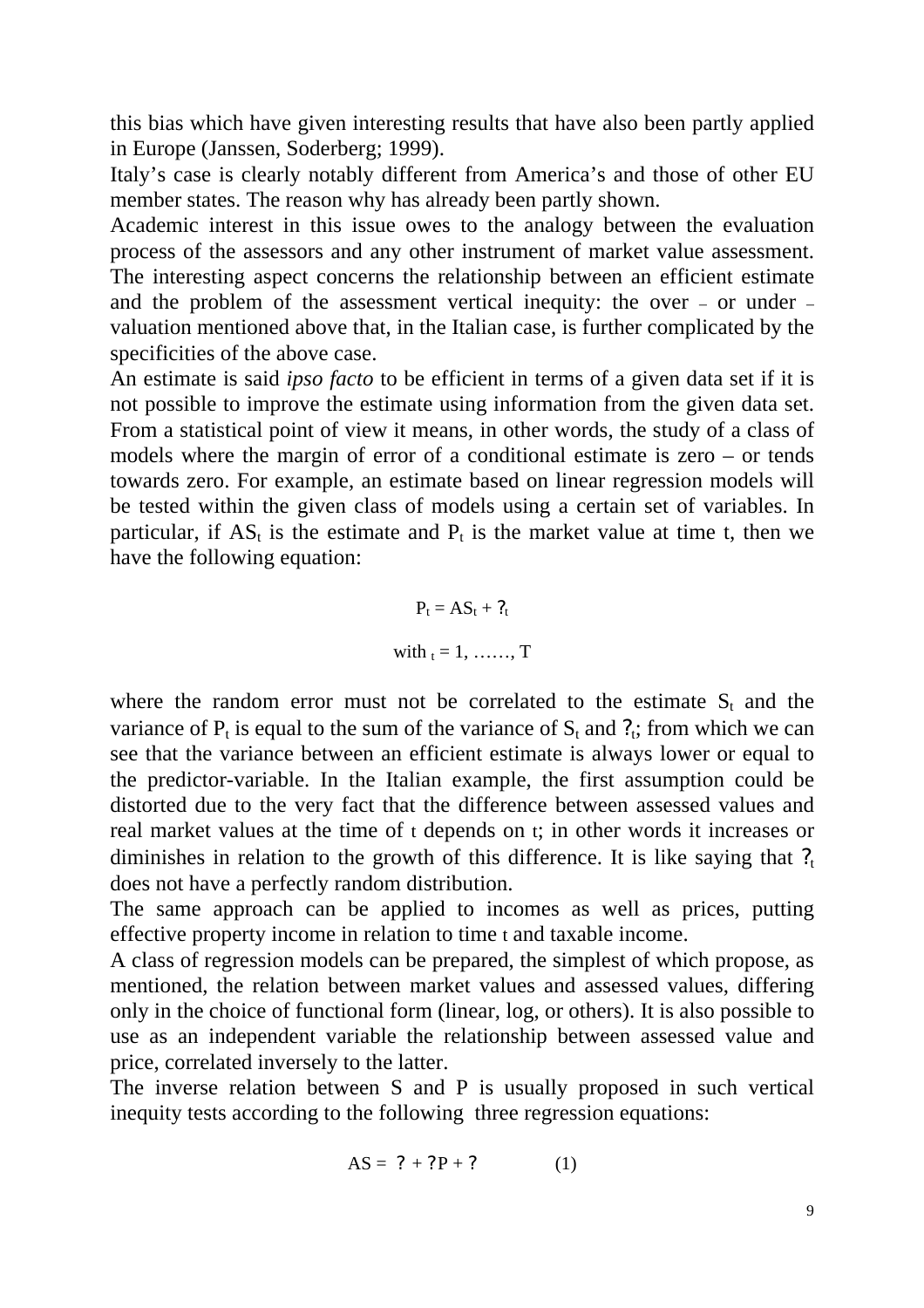$$
AS/P = ? + dP + ?'
$$
 (2)  
log AS = ? + ?logP + ?' (3)

Using OLS and following the traditional approach if there is a significant departure in (1) and (2) of ?, or d, from 0, and in (3) of ? from unity, vertical non-uniformity or inequity is found.

In conclusion, it is possible to enrich these models by introducing other explanatory variables, such as for example, assessment time or the difference between this and sale time; or it could also use, as a dependent variable, the difference between real market value and assessed income, as independent variables, a set of characteristics, amongst which are age, the census zone, square metres, etc.

#### Figure 1



In Figure 1 we show the linear relationship between conventional value and the most probable market value while in Figure 2 we show the relationship between taxable incomes and market incomes.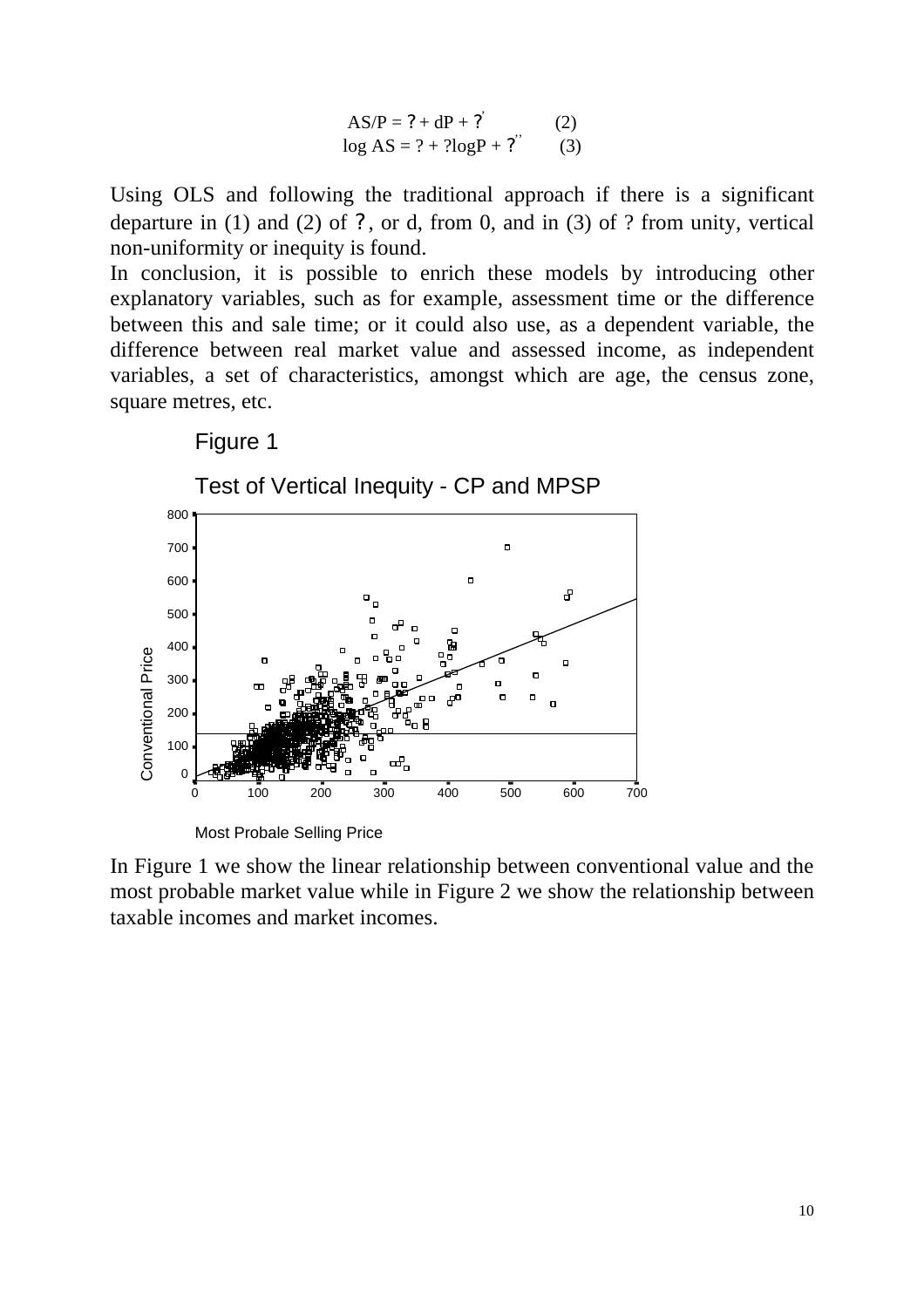Figure 2



Most Probable Income

However, in Table 2 it is possible to verify the results of vertical equity tests implemented on the same data following the equations (1) (2) and (3).

| rabic $\mathbf{r}$ vertical equity tests |          |                        |                             |  |  |  |  |
|------------------------------------------|----------|------------------------|-----------------------------|--|--|--|--|
|                                          | Rsquared | a ? ?                  | $\beta$ ? d                 |  |  |  |  |
| <b>CP-MPSP</b>                           |          |                        |                             |  |  |  |  |
| Linear Model                             | 0.519    | $12.97*$               | $0.7625$ <sup>*</sup> )     |  |  |  |  |
| Log Model                                | 0.47     | $0.038$ (***)          | $0.942$ <sup>*</sup> )      |  |  |  |  |
| <b>Ratio Model</b>                       | 0.003    | $0.899(*)$             | $-0.000278$ <sup>**</sup> ) |  |  |  |  |
| TI - MPI                                 |          |                        |                             |  |  |  |  |
| <b>Linear Model</b>                      | 0.428    | $0.185$ <sup>*</sup> ) | $0.155$ <sup>*</sup> )      |  |  |  |  |
| Log Model                                | 0.502    | $-1.672(*)$            | $0.943$ <sup>*</sup> )      |  |  |  |  |
| <b>Ratio Model</b>                       | 0.006    | 0.196                  | $-0.00181$ <sup>**</sup> )  |  |  |  |  |

**Table 2 Vertical equity tests**

(\*) Significance at 0.00

(\*\*) Significance between 0.01 and 0.05

(\*\*\*) Significance over 0.05

A significant difference of a from zero in linear model is clear; ratio and log models appear to perform better; these latter models can in particular partially correct the heteroscedastic error distribution, which however appear to be determined by specific causes of assessment inequity and not just by the choice of the functional form.

The wide under-valuation of taxable incomes is also confirmed, compared to the most probable market income; coefficient ?, is equal to 0.15 in the linear model while, as far as price is concerned, it is 0.76; this ought obviously to tend to 1 in the case of perfect alignment between assessed values and market values.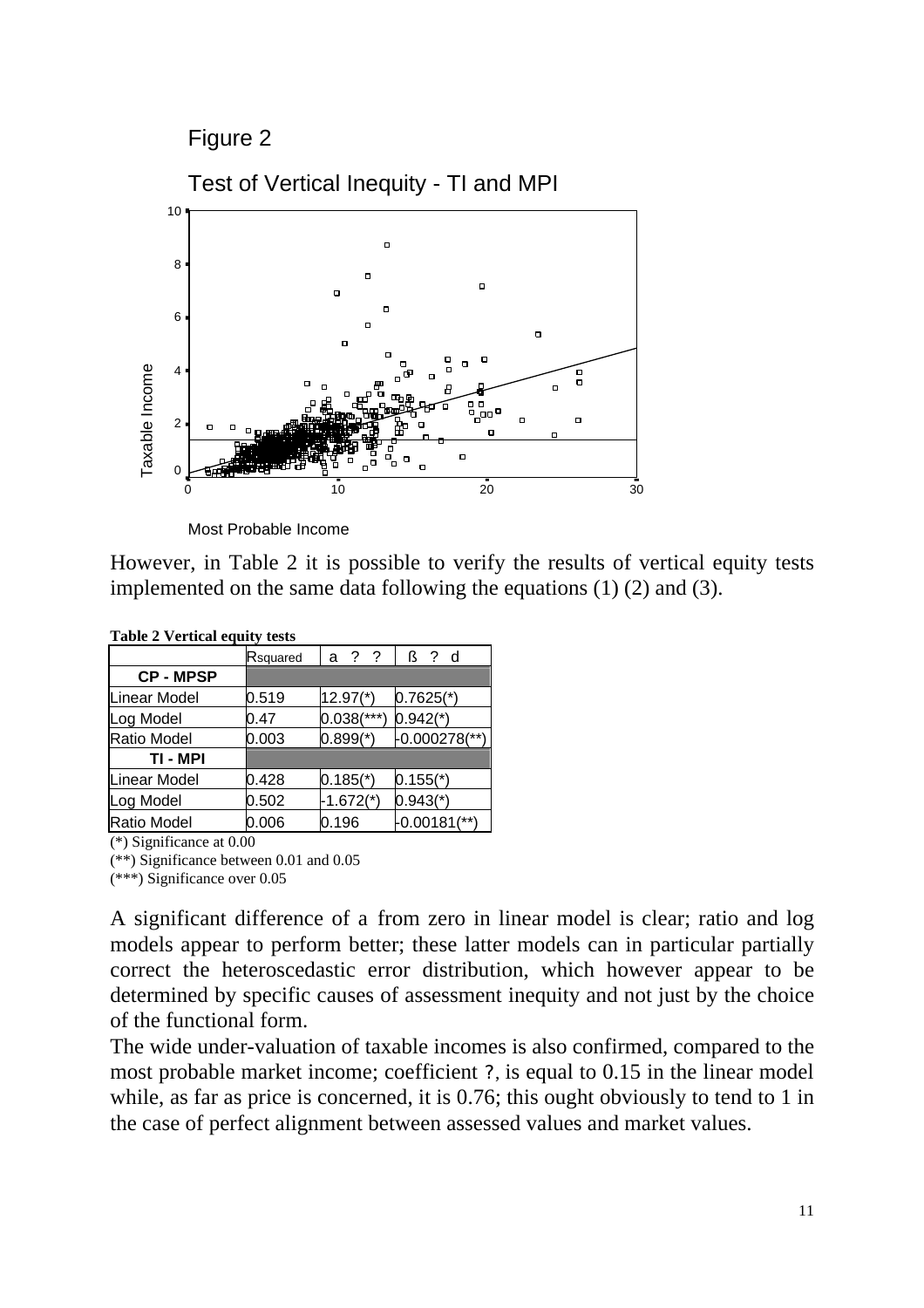A second analytical passage regards the problem of the improvement of the efficiency of assessed value in relation to market price or income. This implies the criterion of reduction of the residual variance in the price regression model on the assessment through the addition of new information. In other words, one wonders if the use of new information could improve the assessment performance and in what direction the bias could be corrected.

One can here demonstrate that the difference between conventional value and most probable market value (DIF\_CP) can be somehow interpreted in the light of what can be considered the inequity factors of the assessment, first of all conventional number of rooms (CNR), the time assessment (AGE) and the assessed category (CAT). This verification can then be made using income. Table 3 shows the results of our analysis.

|                     | Dependent Variable |              |  |  |  |
|---------------------|--------------------|--------------|--|--|--|
| <b>Linear Model</b> | <b>DIF CP</b>      | DIF TI       |  |  |  |
| Rsquared            | 0.286              | 0.442        |  |  |  |
| la                  | 82.538(*)          | $-6.935(*)$  |  |  |  |
| CNR_SM              | $-6.885(*)$        | $-0.435(*)$  |  |  |  |
| <b>AGE</b>          | $1.068$ (*)        | $0.03533(*)$ |  |  |  |
| <b>CAT</b>          | $-19.725(*)$       | $2.212(*)$   |  |  |  |

**Table 3 Inequity Factors – Regression Results**

(\*) Significance at 0.00

The difference actually grows with the growth of the difference between conventional number of rooms and effective square metres per room, in other words with the size of the apartment (CNR SM); in particular it raises the under-valuation of the price with the growth of the effective room sizes  $-6.8$ million for every extra square metre per room – just as income valuation grows – 435,000 lire for every extra square metre.

The time assessment expressed in years (AGE) reduces the under-valuation by 1 million, in the case of the price, and 35,000 lire in the case of income, for every extra year; the more recent the assessment, the closer it is to the market value.

The related category results seem to be contradictory. It must first be stated that CAT is an ordinal variable and expresses the order of the assessed values, from 1 to 5, according to the categories from best to worst – A1/A5 –. In any case, the under-valuation of the price rises if the category worsens while income rises. What conclusions can be drawn from this? It is useful to distinguish two possible sources of assessment bias. The first could be defined as a methodological or procedural type, with the second as a structural type. The structural bias is due to the reasons of the *Catasto* troubles, previously mentioned, from its origins up to the present day and, in particular, to the lack of periodic assessment updating. The second factor refers to appraisal methods. Since, in our analysis, the most probable value and market income are estimates,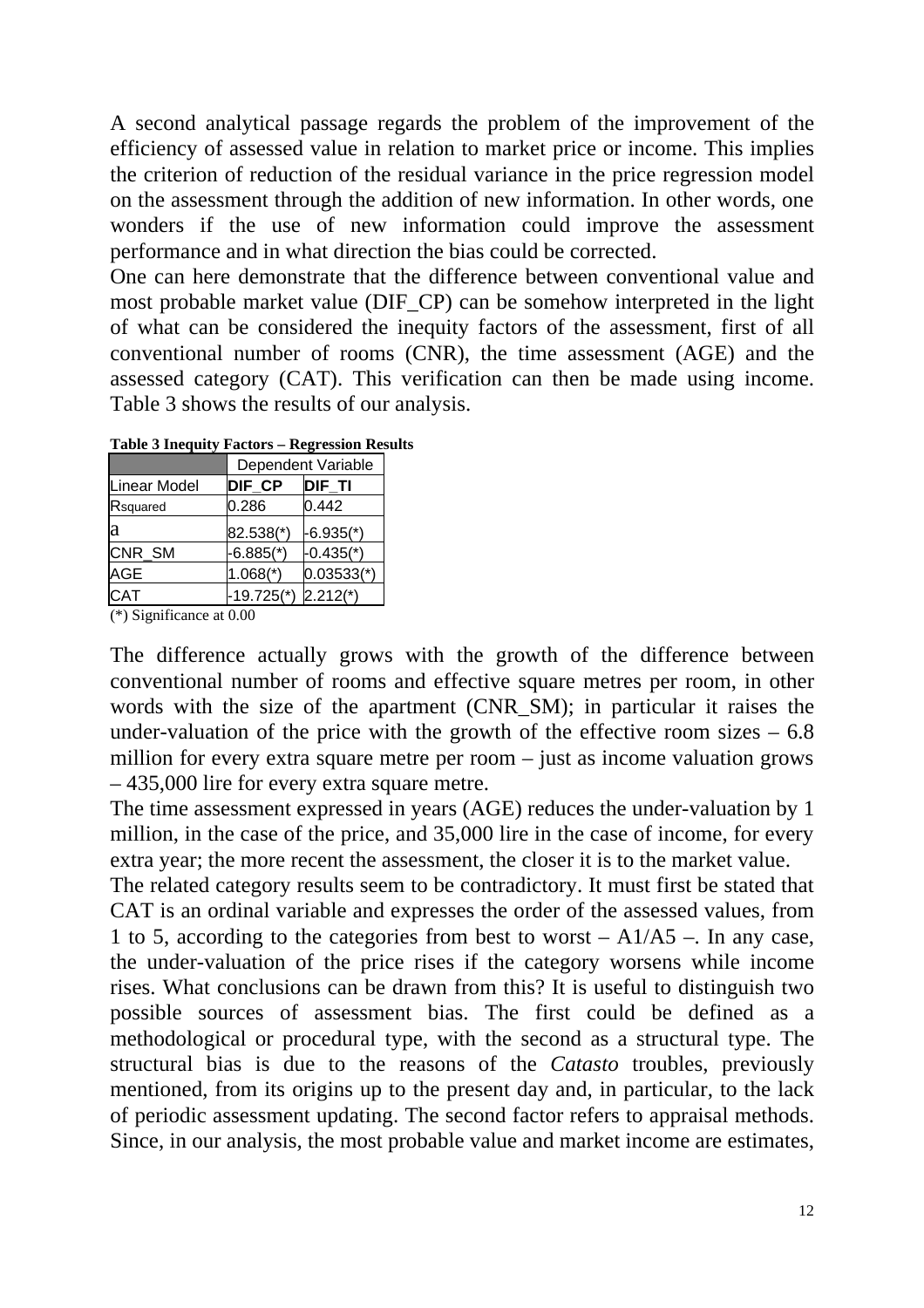one must ask oneself if an average price per census zones takes into account the qualitative differences between properties or if the use of more characteristics in the comparison approach would be better. The effect of the assessed category on the value differential would have to be interpreted in this direction as well. What really seems essential, however, is the passage to the use of square metres as the only unit of measurement.

## **5. Conclusions**

Our analysis has highlighted the inequity of assessed values compared to the market value system. In particular, it has pointed out the broad margins of under-estimation of assessments in relation to the real market situation. We recall that the prices are undervalued in 93.5% of cases while income is undervalued in 100% of cases. It also underlined the inequity of the assessments and, as a consequence, of taxation that continues to be based on taxable incomes. In effect, it still represents the tax base for the main forms of taxation: I.C.I., – *Imposta Comunale sugli Immobili* - I.R.PE.F. – *Imposta sulle Persone Fisiche* – , I.V.A. – *Imposta sul Valore Aggiunto* (VAT), *Imposta di Registro* and I.N.V.I.M. – *Imposta sul Valore Aggiunto degli Immobili* – abolished by Art.17 of D.L. 30-12-1992 no.305 under a transitional system until January 1 2003.

I.N.V.I.M represented, until the introduction of I.C.I., the attempt to tax the increase in property value at the moment of sale or succession; the difference between the initial (or acquisition) value, and the final (or resale) value of a property, were based, even if through a rather complicated procedure, on the effective market value, and envisaged checks by the administration. Its abolition in favour of the I.C.I. and the calculation of conventional values based on assessed incomes have only increased fiscal inequity.

The global level of property taxation effectively works out very high but very unequal in Italy. It seems necessary to clarify the very mechanisms of taxation. Income and capital gains contributions to the formation of an increase in property value have never been clarified, just as the objectives of the property use have not been: the equity investor perspective or the owner perspective. In fact, there are two types or categories of supply and demand with which the investor must be concerned. The first is the supply and demand for the use of the real estate; this involves the owner perspective. The second is the supply and demand for the ownership of an investment, or the equity investor perspective (Jaffe, Sirmans, 1995; p.69). We must distinguish these, because the valuation of tax shelter benefits can represent an important element in the choice of an investment, just as it can have significant socio-political repercussions. The attempt to exempt the first owner property from taxation and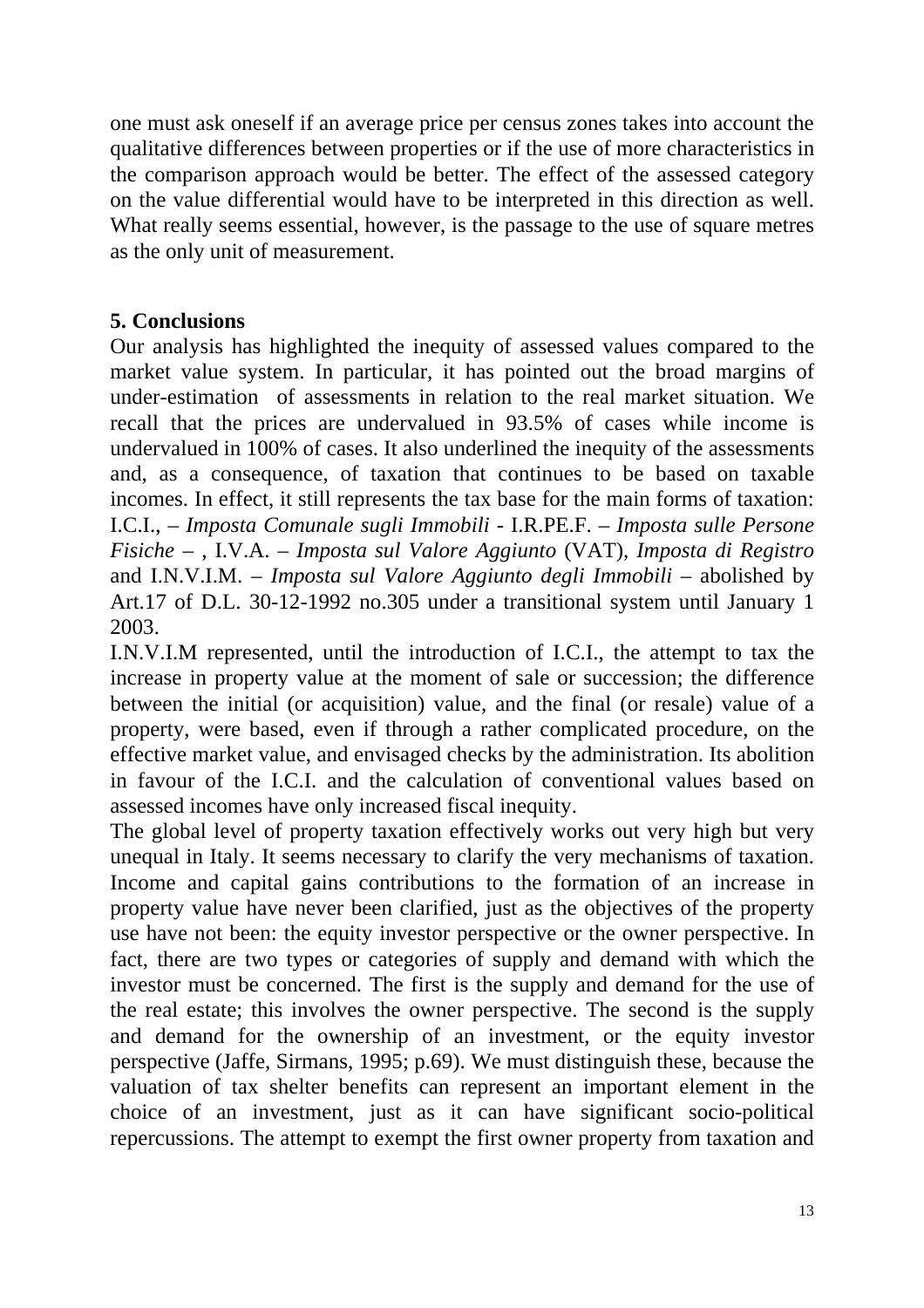to hit speculative sales has only made fiscal questions more complicated, whose various aspects it is not possible to discuss here (Mogorovich, 2000).

From the point of view of real estate appraisal, it is however necessary to remember that the property gives rise to a mixed income expressed in income flows and capital gains at the moment of reversion. The income flows are linked to the incomes market while the second is linked to the sales market; the trends of the two markets, in time, can also present opposing or varying trends that must be kept in mind.

A form of taxation that can be defined as fair ought to be based on comparison approach by the administration, able to take both components into consideration in a consistent manner. In any case, the estimation of incomes, capitalization rates and market values should be based on recent assessed values annually updated. Current assessed incomes, as well as being greatly under-estimated, seem disproportionate and untrustworthy; they should therefore be verified and applied.

We also observe that the nature of the I.C.I. should then be clarified and the possibility of using conventional values in sales deeds should, consequently, be abolished.

In conclusion, there is a need for re-calibration of taxation on the new values distinguishing, first, the direct owner use of the real estate investments. This seems, apart from anything else, to be consistent with the objectives of the real estate development which necessitates market transparency, together with a clear system of rules which can be shared, based on a system of sure values.

#### **Bibliography**

Berry B.J.L., Bednarz R.s., A Hedonic Model of Prices and Assessment for Single Family Homes: Does the Assessor Follow the Market or the Market Follow the Assessor?, *Land Economics*, 51, 1975, pp. 21-40

Bravi M., Rondoni L., Tests of the Linear Models in a New System Approach in Estimate Theory, *Mathematical and Computer Modelling*, 30, 1999, pp. 130-148

Brioli R. M., Catasto e gestione immobiliare – Alcune considerazioni sulla determinazione delle rendite catastali. L'incidenza delle spese e delle detrazioni sulle rendite, *Ufficio Tecnico*, ottobre, 1998, pp. 1221-1222

Clapp J.M., A New Test for Equitable Real estate Tax Assessment, *Journal of Real estate Finance and Economics*, 3, 1990, pp. 233-249

Del Monaco L., Riforma del *Catasto* – Ridefinizione dei valori del territorio, in A.A.V.V., *La formazione delle zone catastali*, Corso di aggiornamento 62/98, materiale didattico, Centro Interdisciplinare di Studi per gli Enti locali, Rimini 17/19 marzo 1998